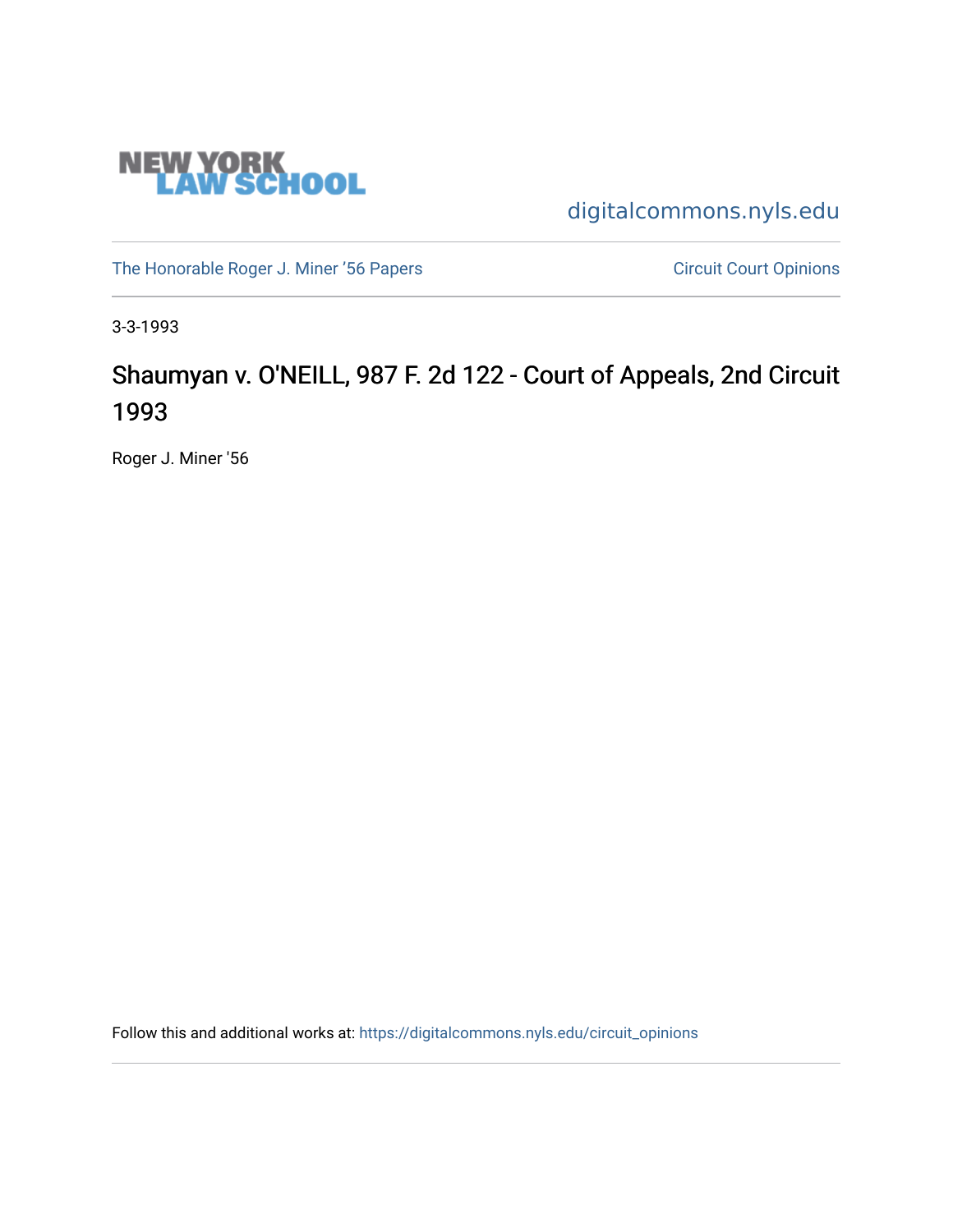#### 987 F.2d 122 (1993)

### Sebastian SHAUMYAN and Maria Shaumyan, Plaintiffs-Appellants,

 $\mathbf{V}$ 

### Shawn Mark O'NEILL, New Haven Firefighters Credit Union, Defendants, Sidetex Co., Inc. and Steven Rolnick, Defendants-Appellees.

No. 352, Docket 92-7656.

#### United States Court of Appeals, Second Circuit.

Arqued October 22, 1992. Decided March 3, 1993.

Joanne S. Faulkner, New Haven, CT (Brian Wolfman, Public Citizen Litigation Group, Washington, DC, of counsel), for plaintiffs-appellants.

Matthew E. Karanian, Hartford, CT (Halloran & Sage, of counsel), for defendants-appellees.

Before: KEARSE, MINER and MAHONEY, Circuit Judges.

MINER, Circuit Judge:

Plaintiffs-appellants Sebastian and Maria Shaumyan ("the Shaumyans") brought this 42 U.S.C. § 1983 action as a class action on behalf of themselves and others against defendant-appellee Sidetex Company, Inc. ("Sidetex") and its attorney,

123 defendant-appellee Steven Rolnick.<sup>[1]</sup> In their complaint, \*123 the Shaumyans alleged that the defendants deprived them of their property rights without due process by attaching their home pursuant to Connecticut's prejudgment attachment statute, Conn.Gen.Stat. § 52-278e(a)(1) (1991). Section 52-278e(a)(1) permits a plaintiff to attach a defendant's real property in the absence of a predeprivation hearing and without requiring that the plaintiff post a security bond. The district court granted the defendants' motion for summary judgment and dismissed the Shaumyans' complaint. See Shaumyan v. O'Neill, 716 F.Supp. 65 (D.Conn.1989) ("Shaumyan I"). In a subsequent opinion, the district court reconsidered its prior decision in light of the Supreme Court's decision in Connecticut v. Doehr, U.S., 111 S.Ct. 2105, 115 L.Ed.2d 1 (1991), and reaffirmed its earlier holding that Connecticut's statute was constitutional as applied to the case before it. See Shaumyan v. O'Neill, 795 F.Supp. 528 (D.Conn.1992) ("Shaumyan II"). For the reasons set forth below, we affirm the district court's finding that section  $52-278e(a)(1)$  is constitutional as applied to this debtor-creditor dispute.

### **BACKGROUND**

Sebastian Shaumyan, a professor of linguistics at Yale University, and his wife, Maria Shaumyan, contracted with Sidetex on November 10, 1986 for repairs to be made to their home in New Haven, Connecticut. The repairs included painting as well as the installation of siding, storm windows, doors and shutters. The total contract price was \$14,800.00. The contract specified that the Shaumyans were to pay a \$3000 deposit, \$4000 at the commencement of work, \$3900 when the work was half completed, \$1950 upon the completion of the siding, and \$1950 upon the completion of the storm windows and shutters. After Sidetex had completed its performance, a dispute arose over the quality of the storm windows. In an attempt to satisfy the Shaumyans, Sidetex installed new storm windows and charged the Shaumyans an additional \$1800, representing only the cost of materials and labor. This additional work was described in a change order executed by Professor Shaumyan and a representative of Sidetex. After Sidetex installed the new windows, the Shaumyans refused to pay an outstanding balance of \$3900 due on the original contract and the \$1800 balance due on the change order.

Sidetex retained Steven Rolnick, who applied for an ex parte prejudgment attachment writ against the Shaumyans' home, pursuant to section 52-278e(a)(1), by submitting an affidavit of probable cause and a copy of Sidetex's complaint to a Connecticut Superior Court judge on July 28, 1987. The affidavit of probable cause was signed by Paul Knapp, the President of Sidetex, and stated that: the Shaumyans had signed a contract with Sidetex to install storm windows in their home; the contract price was \$14,800.00; Sidetex performed its obligations under the contract; the Shaumyans refused to pay the \$5700 balance due despite repeated demands by Sidetex; there were no set-offs, defenses or counterclaims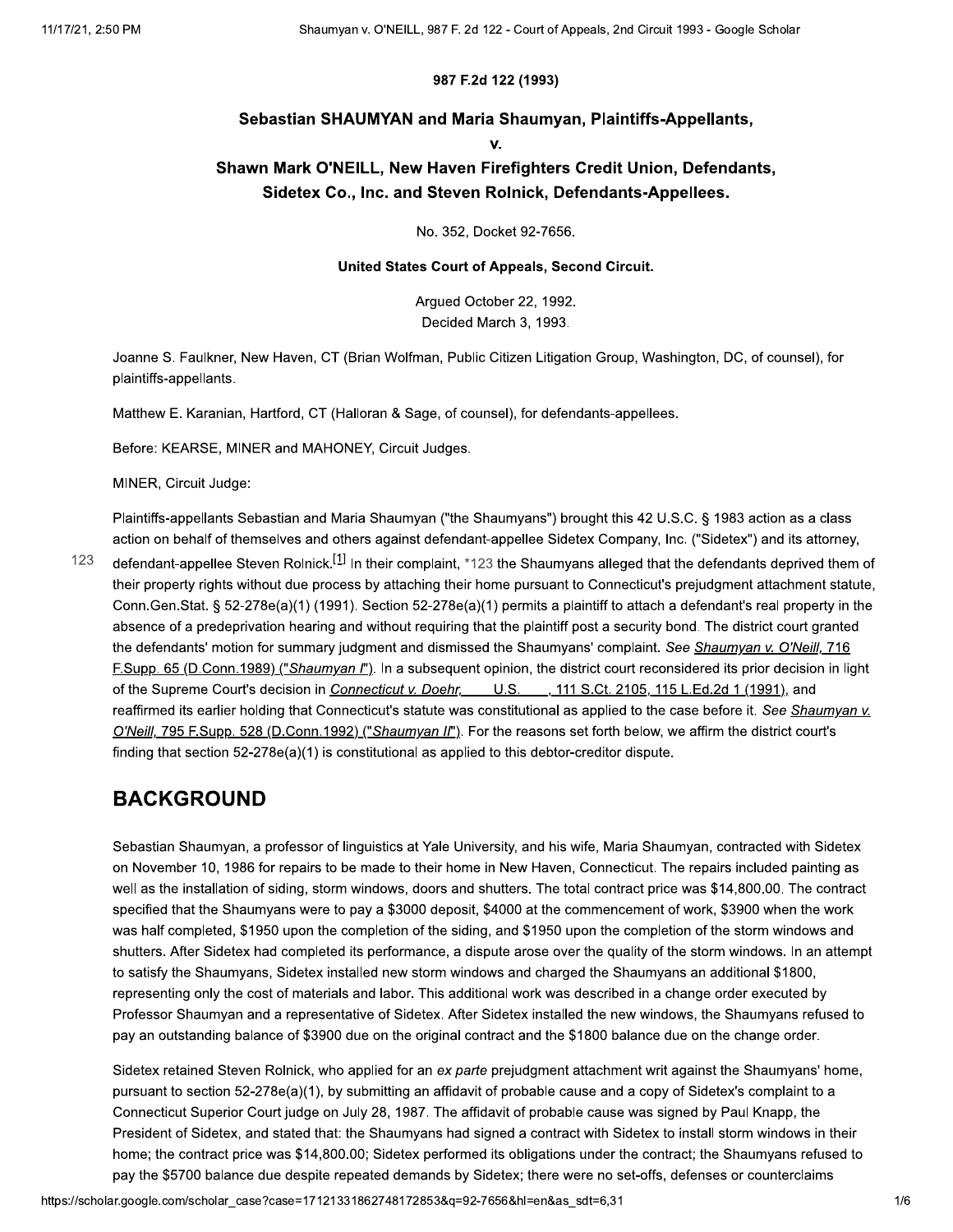against the outstanding debt; and there was "probable cause to sustain the validity of the plaintiff's claim." The superior court judge granted Sidetex's application on July 30, ordering an attachment in favor of Sidetex in the amount of \$6300. Sidetex then filed a breach of contract action in Connecticut Superior Court against the Shaumyans. See Sidetex Co. v. Shaumyan, No. CV 87-0261076 (Conn.Super.Ct. June 21, 1989).

While Sidetex's state court action was pending, the Shaumyans filed this action in the district court on October 19, 1987 against Sidetex and Rolnick seeking: a declaratory judgment that section 52-278e(a)(1) was unconstitutional; an injunction prohibiting Sidetex from attaching their real property; and compensatory and punitive damages together with costs and attorneys' fees. In response to the Shaumyans' suit, Sidetex released the July 30 ex parte attachment on November 6 and

124 began \*124 proceedings to obtain an attachment after a plenary hearing. After holding a hearing on December 14, 1987, a Connecticut Superior Court judge granted Sidetex's motion to attach the Shaumyans' home in the amount of \$6500. This attachment was recorded on January 12, 1988. On June 21, 1989, the Connecticut Superior Court entered final judgment in favor of Sidetex on its breach of contract claim for \$5700 - six hundred dollars less than the amount of its original attachment against the Shaumyans' home. Six days later, the district court granted Sidetex's motion for summary judgment and dismissed the Shaumyans' complaint.

On appeal, we remanded the case to the district court for reconsideration in light of the Supreme Court's opinion in Connecticut v. Doehr. U.S., 111 S.Ct. 2105, 115 L.Ed.2d 1 (1991), affirming our decision in Pinsky v. Duncan, 898 F.2d 852 (2d Cir.1990), that Connecticut's prejudgment attachment statute was unconstitutional as applied to intentional tortfeasors. On remand, the district court affirmed its earlier decision upholding the constitutionality of the Connecticut statute as it was applied to the Shaumyans. The Shaumyans appeal from the judgment of the district court.

## **DISCUSSION**

### I.

Section 52-278e(a)(1) authorizes the prejudgment attachment of real property without affording prior notice or the opportunity for a prior hearing to the individual whose property is the subject of attachment. Conn. Gen. Stat. § 52-278e(a)(1) (1991). The statute also does not require a plaintiff to post a security bond to insure the payment of damages that a defendant may suffer if the attachment is later found to be wrongly issued or the claim proves to be unsuccessful. The statute does require the plaintiff to submit an affidavit of probable cause to a judge, who must then determine whether the plaintiff has demonstrated a likelihood that he will succeed on the merits before granting the writ of attachment. Id. The statute also provides for notice to be given to the defendant after the attachment, informing him that he has the right to a postdeprivation hearing: to claim that no probable cause existed to sustain the claim; to request that the attachment be vacated, modified or that a bond be substituted; or to claim that some portion of the attached property was exempt from the execution. Id. § 52-278e(b). In the event that a defendant chooses to exercise his right to a postdeprivation hearing, the court must hold such a hearing within seven business days after the defendant requests one. Id. § 52-278e(c). On appeal, the Shaumyans argue that section 52-278e(a)(1) is unconstitutional because it fails to provide for a predeprivation hearing and because it fails to provide for the posting of a bond. Before addressing these arguments, we first summarize the Supreme Court cases addressing the constitutionality of prejudgment attachment statutes.

In Sniadach v. Family Finance Corp. of Bay View, 395 U.S. 337, 89 S.Ct. 1820, 23 L.Ed.2d 349 (1969), the Supreme Court held that a Wisconsin statute permitting the prejudgment garnishment of a debtor's wages without prior notice or a hearing violated the Due Process Clause of the Fourteenth Amendment. The Court took care to note that the statute allowed a court clerk rather than a judge to garnish a defendant's wages at the request of the creditor's attorney, id. at 338, 89 S.Ct. at 1821, and noted further that wages were "a specialized type of property presenting distinct problems in our economic system," id. at 340, 89 S.Ct. at 1822.

Three years after Sniadach was decided, the Court in Fuentes v. Shevin, 407 U.S. 67, 92 S.Ct. 1983, 32 L.Ed.2d 556 (1972), invalidated Florida and Pennsylvania replevin statutes on due process grounds. The Florida statute allowed a creditor to seize the personal property of a debtor without a showing of probable cause, without judicial supervision, and without prior notice or a hearing. Id. at 73-74, 93, 92 S.Ct. at 1991, 2000. The Pennsylvania statute not only lacked the same procedural safeguards as the Florida statute but also failed to provide for a postdeprivation hearing. \*125 ld. at 75, 92

125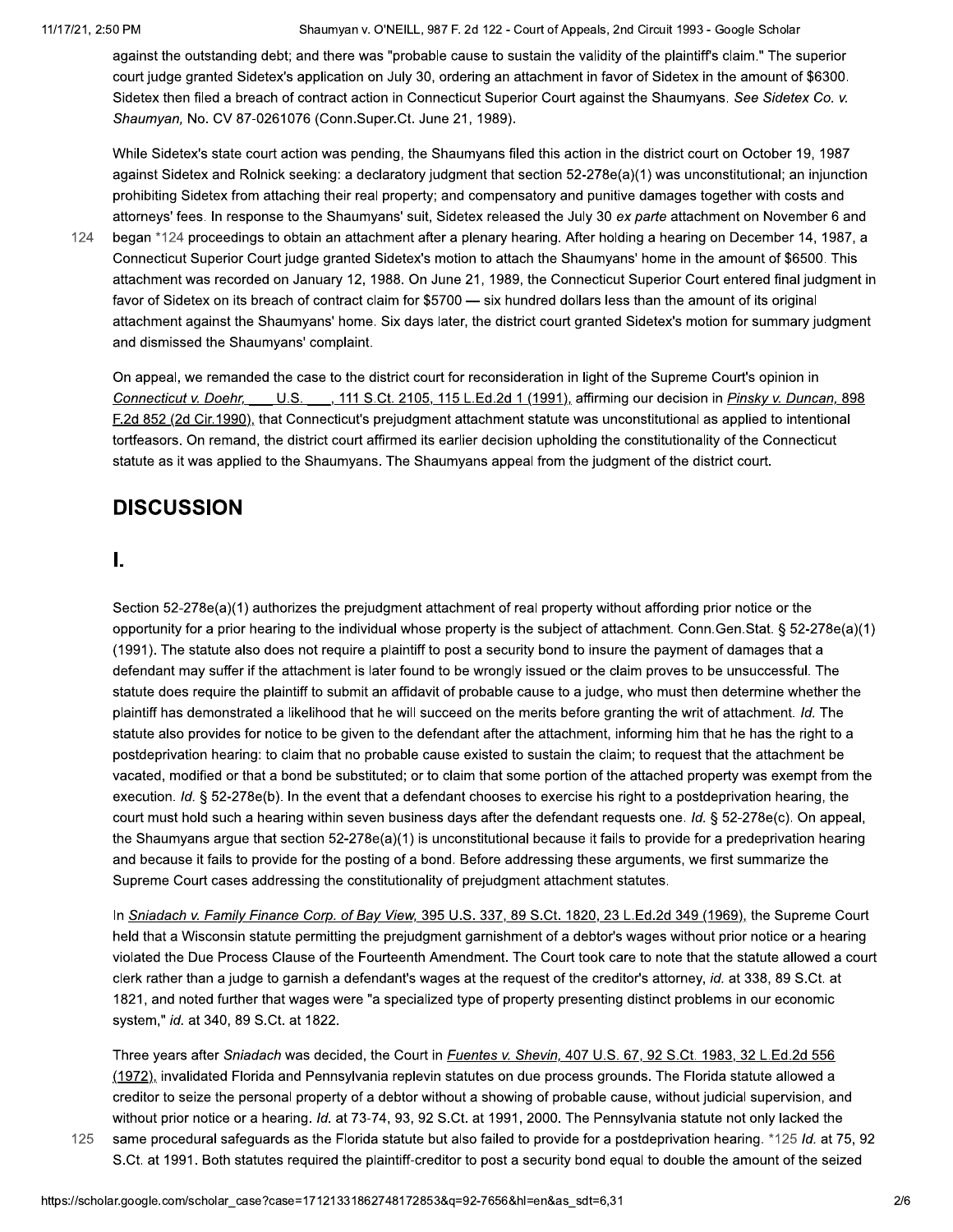property. Notwithstanding the security bond provisions in the statutes, the Court found the procedural safeguards to be inadequate and thus extended the due process protections it established in Sniadach to include a debtor's possessory interest in the use and enjoyment of his personal property, id. at 84, 92 S.Ct. at 1996.

In Mitchell v. W.T. Grant Co., 416 U.S. 600, 94 S.Ct. 1895, 40 L.Ed.2d 406 (1974), the Court declined to strike down on due process grounds a Louisiana statute that permitted a creditor-lienholder to seek the sequestration of disputed goods in an ex parte proceeding. In its decision, the Court noted that the statute: required a creditor to present a fact-specific affidavit to a judge; required a creditor to post a security bond; required the judge to hold a postdeprivation hearing immediately; and allowed the debtor to regain interim possession of the property by filing a substitute bond. Id. at 605-07, 94 S.Ct. at 1899-1900.

In the same year that it decided Mitchell, the Court affirmed without opinion Spielman-Fond, Inc. v. Hanson's, Inc., 379 F.Supp. 997 (D.Ariz.1973) (per curiam), aff'd mem., 417 U.S. 901, 94 S.Ct. 2596, 41 L.Ed.2d 208 (1974). In Spielman-Fond, a three-judge court declined to strike down Arizona's mechanic's lien statute on due process grounds even though the statute did not have the procedural safeguards that were present in Mitchell. The district court upheld the statute because it did not consider the encumbrance placed on the real property by the mechanic's lien to be a "taking of a significant property interest." 379 F.Supp. at 999.

In North Georgia Finishing, Inc. v. DiChem, Inc., 419 U.S. 601, 95 S.Ct. 719, 42 L.Ed.2d 751 (1975), the Court struck down Georgia's prejudgment garnishment statute, which allowed a creditor to obtain an ex parte writ garnishing a debtor's bank account after submitting an affidavit containing only conclusory allegations to a court clerk. Like the statutes in Fuentes, the Georgia statute also required a creditor to post a bond equal to double the amount of the debt due, and it allowed a debtor to regain possession of the property by filing a substitute bond. The Court held that, like the statutes in Fuentes, the Georgia statute violated the Due Process Clause because it lacked any requirement for an affidavit of probable cause, or judicial oversight and included no provision for a hearing.

Finally, in Doehr, supra, the Court struck down the statute implicated here as applied to defendants in intentional tort cases. The Doehr Court applied the three-prong test first articulated in Mathews v. Eldridge, 424 U.S. 319, 335, 96 S.Ct. 893, 903, 47 L.Ed.2d 18 (1976), to determine whether Connecticut's prejudgment attachment statute violated the Due Process Clause. First, the court must consider the private interests that will be affected by the prejudgment measure. Second, the court must examine the risk of erroneous deprivation through the procedures under attack and the probable value of additional or alternative safeguards. And third, the court must consider the interest of the party seeking the prejudgment remedy. Doehr, U.S. at 111 S.Ct. at 2112. With respect to the first prong, the Doehr Court ruled that an attachment affects a significant interest in real property even though the attachment of that interest did not amount to a complete, permanent deprivation of the property. Id. at \_\_\_, 111 S.Ct. at 2113. With respect to the second prong, the Doehr Court struck down the application of section 52-278e(a)(1) to tortfeasors because it found the risk of an erroneous deprivation to be substantial. Id. at , 111 S.Ct. at 2114. The low standard of proof required in the affidavit of probable cause combined with the inability of a court to predict with precision the outcome of an intentional tort case with all of its complex variables outweighed the procedural safeguards provided by the postdeprivation hearing. Id. In applying the third prong of its test, the Doehr Court found that the plaintiff had no existing interest in the defendant's real property \*126 when he sought the attachment. His only interest in attaching the property was to ensure the availability of assets to satisfy his judgment if he prevailed on the merits of his tort action. Id. at \_\_\_\_, 111 S.Ct. at 2115.

Five members of the Doehr Court declined to address the issue of whether the failure of section 52-278e(a)(1) to require that a plaintiff post a security bond violated the Due Process Clause. A plurality of four Justices, however, reached this issue and stated that due process required a plaintiff to post a security bond to obtain a prejudgment attachment. The plurality reasoned that a bond was especially necessary in tort cases because it provided an extra measure of protection against the danger of wrongful attachment in such unpredictable cases. Id. at \_\_\_, 111 S.Ct. at 2117. Having reviewed the Supreme Court's decisions discussing due process and prejudgment attachments, we now proceed to address the substance of the Shaumyans' arguments.

Ш.

126

А.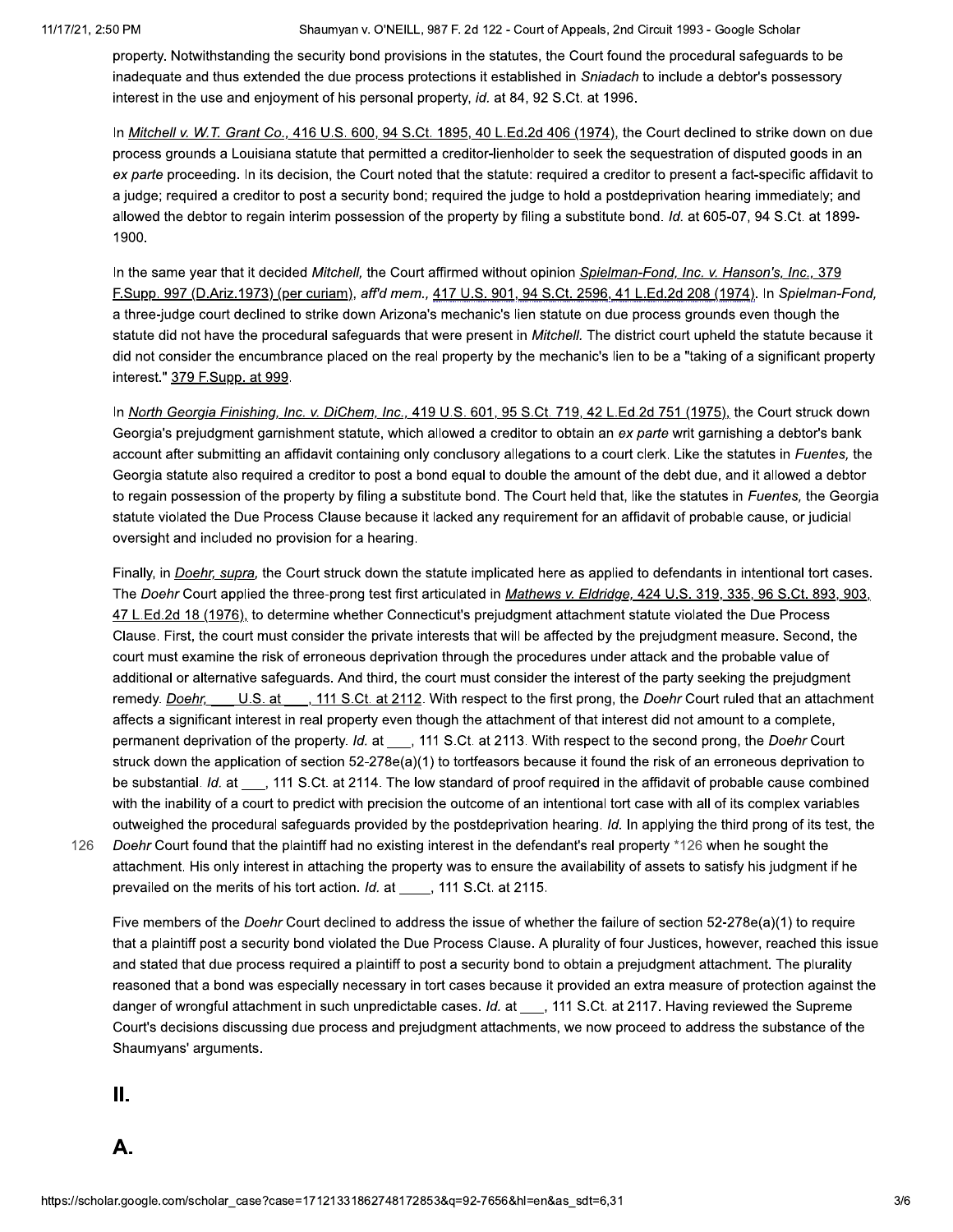The Shaumyans first argue that section  $52-278e(a)(1)$  is unconstitutional on its face because it fails to provide for a predeprivation hearing, as the Doehr Court required in intentional tort cases. In determining whether a statute violates the Due Process Clause, we begin with the "truism that `[d]ue process unlike some legal rules, is not a technical conception with a fixed content unrelated to time, place and circumstances."" Doehr, at , 111 S.Ct. at 2112 (quoting Mathews, 424 U.S. at 334, 96 S.Ct. at 902). We therefore decline to accept the Shaumyans' invitation to determine whether section 52-278e(a)(1) is prima facie unconstitutional. Rather, as in Doehr, we will determine whether the statute is unconstitutional as applied to the Shaumyans. See Doehr, U.S. at \_\_, 111 S.Ct. at 2109 ("We hold that, as applied to this case, [section 52-278e(a)(1)] does not [satisfy the Due Process Clause].") (emphasis added).

## $(1)$

In considering the private interests that will be affected by section 52-278e(a)(1), we find that the same property interests that were threatened by the application of section 52-278e(a)(1) to intentional tortfeasors in *Doehr* are present here. Like the property owner in Doehr, an attachment of the Shaumyans' home would cloud its title, impair their ability to sell or otherwise alienate their property, taint their credit rating, reduce their chances of obtaining a home equity loan or an additional mortgage, and possibly cause any existing mortgage to be cast into default. See id. at \_\_\_, 111 S.Ct. at 2113. Thus, applying the first prong set forth in Doehr supports the Shaumyans' position.

### $(2)$

In applying the second prong of the Doehr test, we do not find that the application of section 52-278e(a)(1) to the Shaumyans would create a substantial risk of erroneous deprivation. See id. at \_\_, 111 S.Ct. at 2113. In determining that the submission of an affidavit of probable cause to a judge did not satisfy the Due Process Clause, the Doehr Court noted that this procedure did not protect the defendant against the uncertainties that are associated with intentional tort cases: "Unlike determining the existence of a debt or delinguent payments, the issue does not concern `ordinarily uncomplicated matters that lend themselves to documentary proof." Id. at \_\_, 111 S.Ct. at 2114 (emphasis added) (quoting Mitchell, 416 U.S. at 609, 94 S.Ct. at 1901). Later in the opinion, the Court emphasized that "disputes between debtors and creditors more readily lend themselves to accurate ex parte assessments of the merits." Doehr, U.S. at 111 S.Ct. at 2115; see also Union Trust Co. v. Heggelund, 219 Conn. 620, 594 A.2d 464, 466 n. 3 (1991).

127

The facts present in the Shaumyans' case fall into the category of cases that the Doehr Court sought to distinguish from intentional tort cases. Sidetex installed storm windows in the Shaumyans' home. The Shaumyans refused to pay an outstanding \*127 sum certain due under their contract with Sidetex. Sidetex sued the Shaumyans for that sum certain and subsequently received a judgment for six hundred dollars less than the amount of the initial prejudgment attachment. The facts of the underlying claim were easily documented, and, in the absence of a substantial risk of erroneous deprivation, we find that the procedural safeguards of section 52-278e(a)(1) are similar to those in the statute that was upheld in Mitchell and therefore satisfy the second prong of the Doehr test.

## $(3)$

The third prong of the Doehr test examines the interests of the plaintiff. In Doehr, the Court found that the plaintiff "had no existing interest in [the tortfeasor's] real estate when he sought the attachment. His only interest in attaching the property was to ensure the availability of assets to satisfy his judgment if he prevailed on the merits of his action." Doehr, U.S. at 111 S.Ct. at 2115. Unlike the plaintiff in Doehr, Sidetex had a substantial pre-existing interest in the Shaumyans' real property. Sidetex furnished labor and materials for the improvement of the Shaumyans' home. Since neither Sidetex's labor nor its materials could be reclaimed once they became part of the Shaumyans' home, the prejudgment attachment statute provided Sidetex with a remedy to protect its interest in the Shaumyans' property. Cf. id. at \_\_\_, 111 S.Ct. at 2122 (Rehnquist, C.J., concurring) (discussing importance of mechanic's lien statutes). Therefore, even though Sidetex failed to file and perfect a mechanic's lien, Sidetex's unperfected lien nonetheless constituted an interest in the Shaumyans' real property.

In their briefs and during oral argument, both parties admitted that Sidetex could have obtained a mechanic's lien against the Shaumyans' house under Connecticut's mechanic's lien statute. We have examined that statute and the Connecticut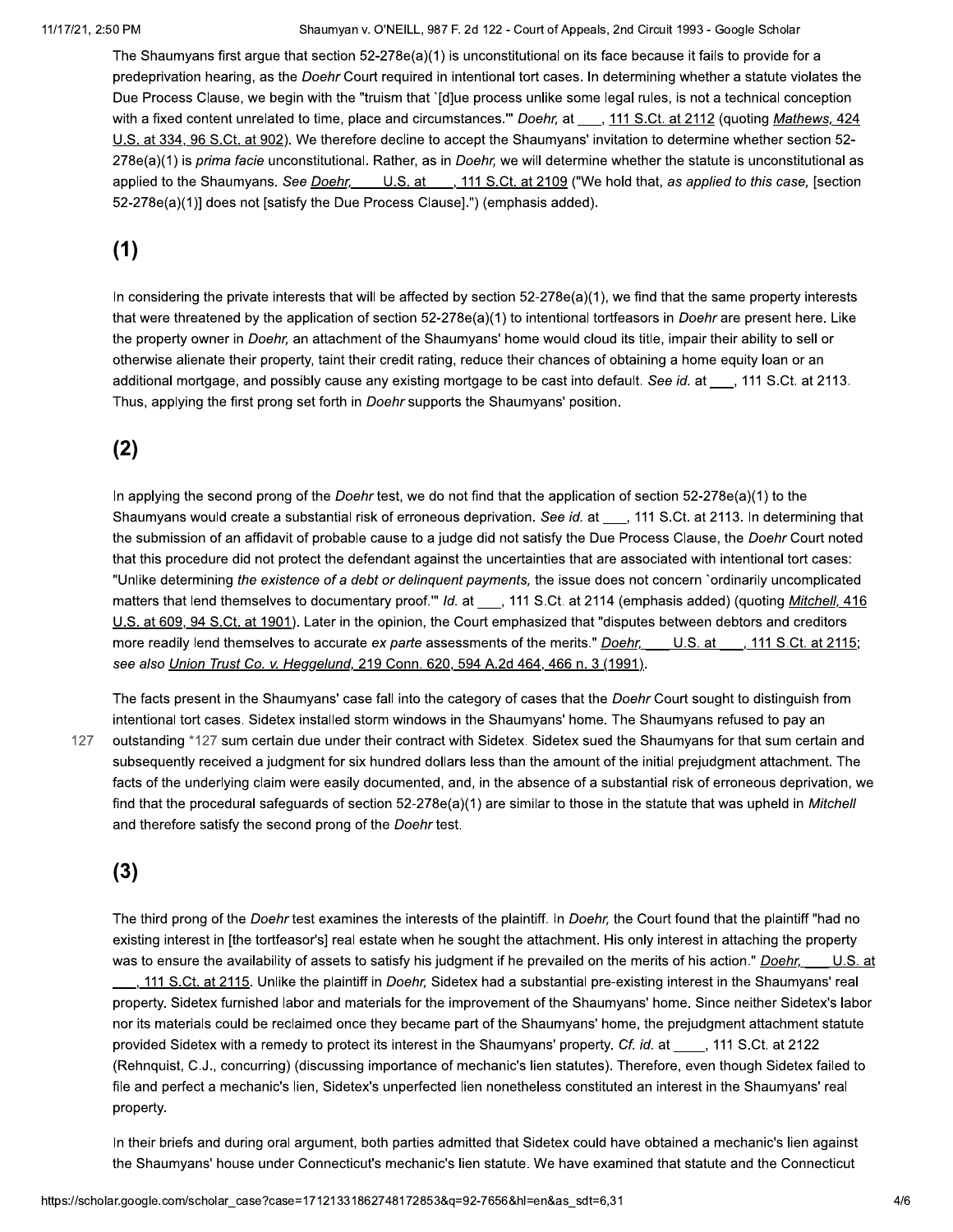case law interpreting it and agree with both parties that it could have been invoked in this case.<sup>[2]</sup> Moreover, the Arizona mechanic's lien statute that was challenged in Spielman-Fond, supra, was very similar to the Connecticut mechanic's lien statute. Indeed, the Doehr Court suggested that Spielman-Fond could have been affirmed on the ground that the Arizona statute protected a creditor's pre-existing interest in property that is the subject of a mechanic's lien. See Doehr, U.S. at

128

n. 4, 111 S.Ct. at 2113 n. 4. Thus, because the procedural safeguards of section 52-278e(a)(1) satisfy the second \*128 and third prongs of the Doehr test as it is applied to the Shaumyans, we hold that it does not violate the Due Process Clause of the Fourteenth Amendment.

## В.

The Shaumyans also argue that section 52-278e(a)(1) is unconstitutional because it does not require a plaintiff to post a security bond. A similar argument was made by the defendants in Pinsky v. Duncan, 898 F.2d 852 (2d Cir.1990), aff'd sub nom., Connecticut v. Doehr, U.S., 111 S.Ct. 2105, 115 L.Ed.2d 1 (1991), and was rejected by two members of the panel. See Pinsky, 898 F.2d at 858-61 (Mahoney, J., concurring); id. at 864 (Newman, J., dissenting). Because only a plurality of four Justices in Doehr addressed this issue, principles of stare decisis would normally preclude us from considering this issue anew. See Thomas E. Hoar, Inc. v. Sara Lee Corp., 900 F.2d 522, 527 (2d Cir.) ("'a panel of this court will not overturn a recent decision of another panel, rendered after full consideration of the very point at issue") (quoting Kremer v. Chemical Constr. Corp., 623 F.2d 786, 788 (2d Cir. 1980), aff'd, 456 U.S. 461, 102 S.Ct. 1883, 72 L.Ed.2d 262 (1982)), cert. denied, 498 U.S. 846, 111 S.Ct. 132, 112 L.Ed.2d 100 (1990). However, because the Connecticut Supreme Court has revisited its state's vexatious litigation statute since we decided Pinsky, we will reexamine this issue in light of this new decision, although our analysis ultimately leads us to the same conclusion.

In Pinsky, the concurring and dissenting judges agreed that the failure of section  $52-278e(a)(1)$  to require the plaintiff to post a security bond was not constitutionally defective because a defendant whose property had been wrongfully attached could bring a counterclaim for damages under Connecticut's vexatious litigation statute, Conn.Gen.Stat. § 52-568(a) (1991), instead of having to initiate a new action. See Pinsky, 898 F.2d at 860-61 (Mahoney, J., concurring); id. at 862 (Newman, J., dissenting). The concurring and dissenting opinions did not discuss the standard for determining liability under the vexatious litigation statute, however. The Connecticut vexatious litigation statute provides:

Any person who commences and prosecutes any civil action or complaint against another ... (1) without probable cause, shall pay such other person double damages, or (2) without probable cause, and with a malicious intent unjustly to vex and trouble such other person, shall pay him treble damages.

Conn.Gen.Stat. § 52-568(a). After Pinsky was decided, the Connecticut Supreme Court decided DeLaurentis v. City of New Haven, 220 Conn. 225, 597 A.2d 807 (1991). The DeLaurentis court defined probable cause to mean a "good faith belief in the facts alleged and the validity of the claim asserted." Id. 597 A.2d at 823. The court defined malice to mean "`a purpose other than that of securing the proper adjudication of the claim. . . . "Id. at 822 n. 16 (quoting Restatement (Second) of Torts § 676 (1977)). Thus, although the standard of liability articulated by the DeLaurentis court apparently would limit the number of debtors who could bring vexatious litigation suits against creditors who attached their real property pursuant to section 52-278e(a)(1), plaintiffs like the Shaumyans may still utilize Connecticut's vexatious litigation statute to protect their interests in the absence of a security bond.

In holding that a security bond need not be posted in connection with a prejudgment attachment, we rely on the language of the Doehr plurality, the conclusion reached by the concurring and dissenting opinions in Pinsky and the absence of a bond requirement in the mechanic's lien statutes of Connecticut and other states.

In Doehr, the plurality found the statute to be defective for the additional reason that it failed to require the posting of a security bond in intentional tort cases. The plurality noted that a security bond requirement would not alleviate the need for a predeprivation hearing. Like the predeprivation hearing, the bond requirement insured against the "unacceptably high" risk that the tortfeasor's "property rights may be wrongfully deprived ... even with such safeguards as a hearing or exigency

requirement." \*129 Doehr, U.S. at , 111 S.Ct. at 2117; see also North Ga. Finishing, 419 U.S. 601, 95 S.Ct. 719 129 (statute containing bond provision struck down); *Fuentes*, 407 U.S. 67, 92 S.Ct. 1983 (same). Thus, like the predeprivation hearing, the Doehr plurality justified its requirement for the posting of a security bond on the substantial risk of wrongful deprivation. As we have discussed above, ante at pp. 126-27, no such risk exists in this case, and therefore, due process does not require Sidetex to post a security bond.